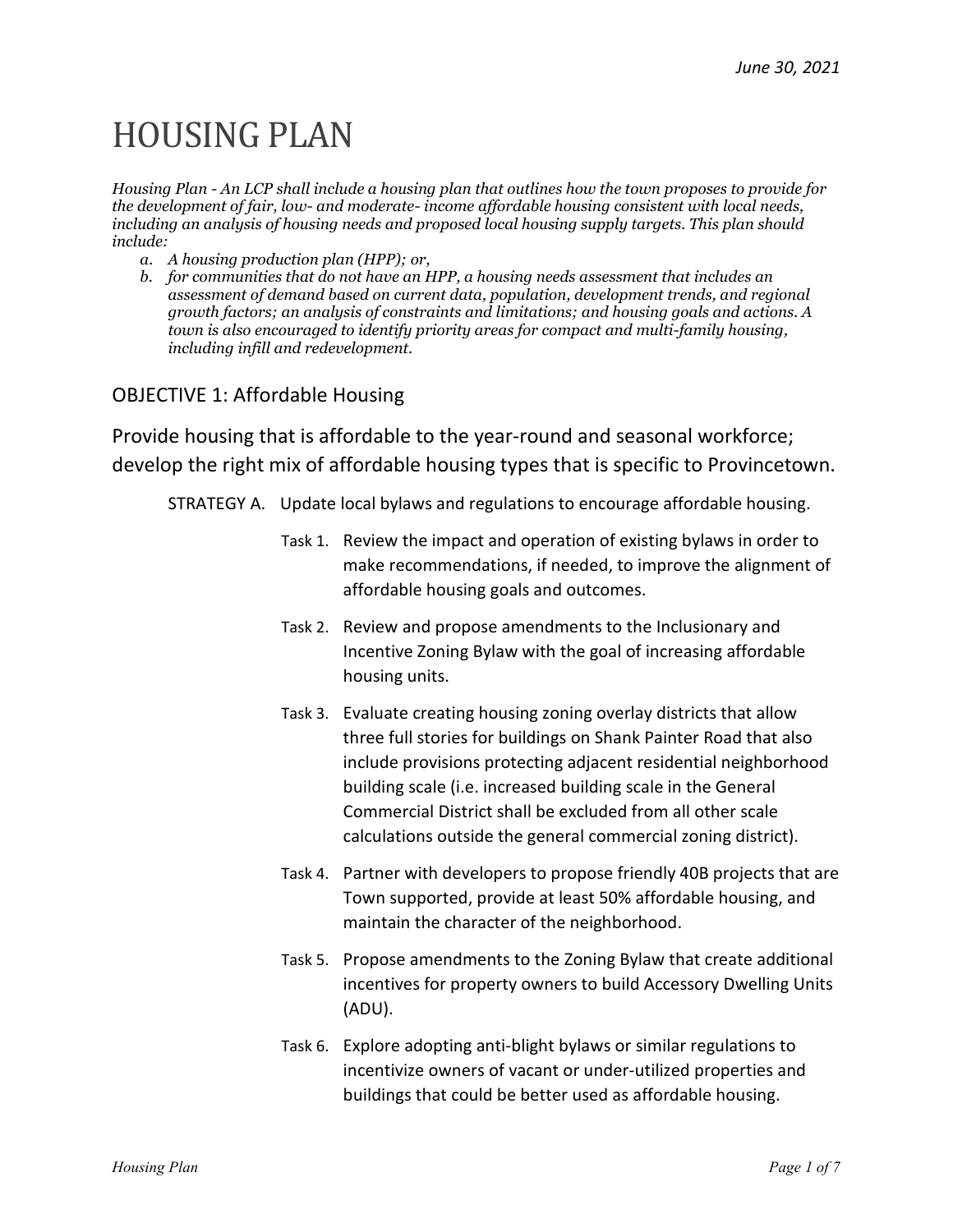- Task 7. Preserve housing unit affordability by requiring deed restrictions as part of any adopted bylaw or regulation.
- STRATEGY B. Identify financing sources for affordable and community housing
	- Task 1. Reallocation of the transient occupancy rooms tax, including short term rental income, which may require Town Meeting and Special State Legislation, to support revenue for affordable and community housing.
	- Task 2. Develop dedicated funding for affordable housing from a portion of the local marijuana tax.
	- Task 3. Transfer a portion of the local real estate transfer fee toward affordable housing.
	- Task 4. Maximize the use of Community Preservation Act (CPA) funds for affordable housing.
	- Task 5. Partner with local, regionally based entities that can fund affordable housing.
	- Task 6. Support community-based fundraising for affordable and community housing.
- STRATEGY C. Promote the provision of fair, decent, safe, affordable housing for rental or purchase that meets the needs of present and future Provincetown residents.
	- Task 1. Implement regulations and policies that protect current residents, including seniors, people of color, and minorities from gentrification.
	- Task 2. Subsidize rent for low- and moderate-income residents, for workers seeking to live in an ADU, and make the process extremely easy for qualified persons to obtain rent subsidies.
	- Task 3. Remove administrative barriers for those seeking local rental and housing assistance.
	- Task 4. Add seasonal worker housing as part of Town-sponsored affordable housing developments.
	- Task 5. Form a partnership among the Outer Cape communities to create a seasonal worker housing program that coordinates and shares housing information and resources regionally.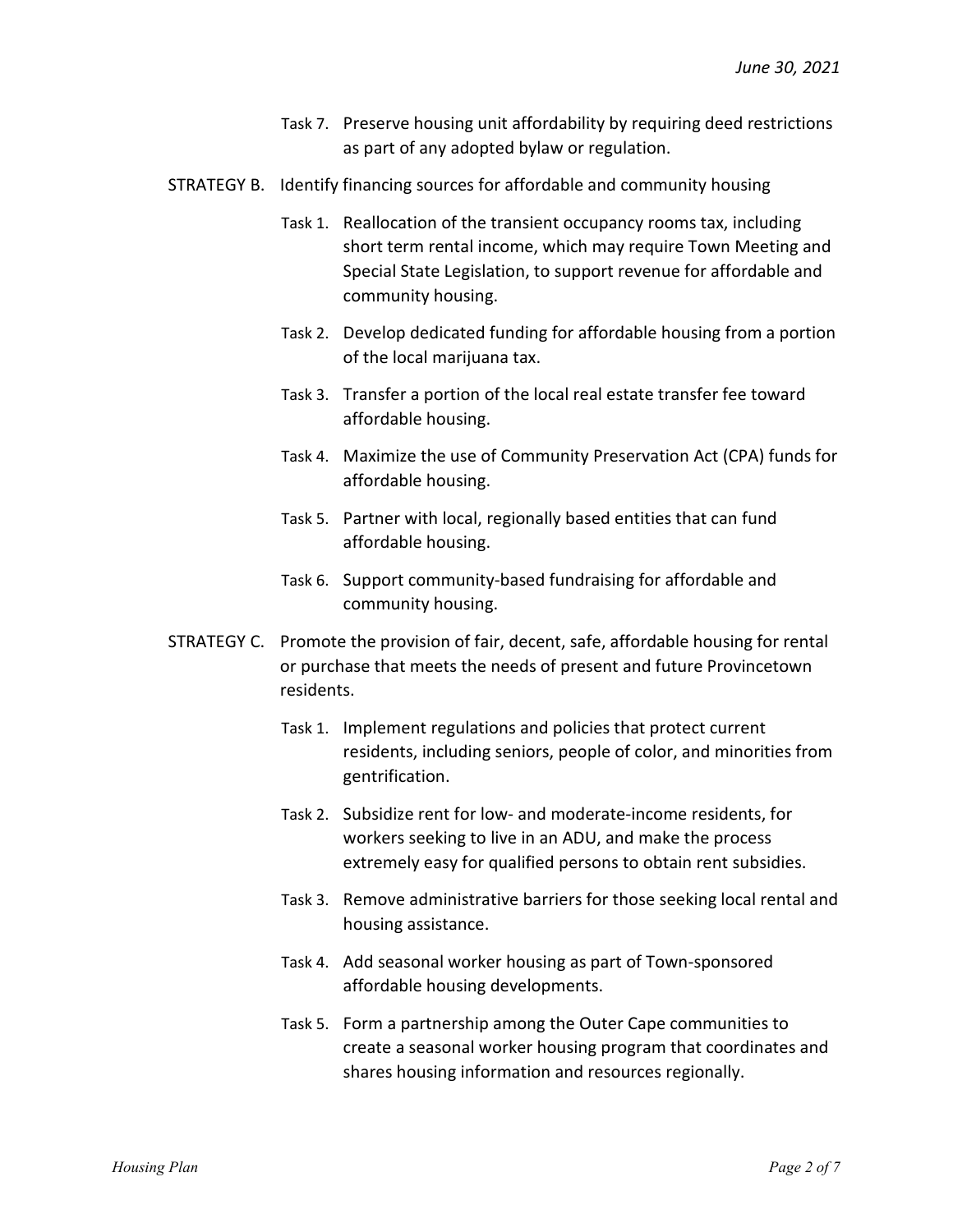- Task 6. Educate property owners about the economic models for seasonal, year-round, and other alternatives to short-term renting that includes ways to mitigate risks for landlords.
- STRATEGY D. Promote equal opportunity in housing and give special consideration to meeting the housing needs of the most vulnerable segments of the population including, but not limited to, very low income (50% of median income), low income (51% - 80% of median income), families with children, single parent heads of households, minorities, people with AIDS, seniors, the homeless, the disabled, and others with special needs.
	- Task 1. Coordinate with the Cape Cod Commission to Perform a demographic analysis of the current regional population and seasonal economy to determine specific housing type needs for the Outer Cape.
	- Task 2. Refine housing production targets in each income category based upon the community vision and demographics; analyze and develop the required municipal service capacities required at those target levels.
	- Task 3. Create incentives for developers to provide an adequate supply of housing stock for families of different income levels, workers, and rental units; including a diversity of housing types, i.e. cottages, two-family, and three-family housing that encourages multi-generational families residing in the same neighborhoods.
	- Task 4. Investigate opportunities for creating cooperative housing.
	- Task 5. Acquire multi-unit properties for rehabilitation, either for municipal or cooperative ownership that targets housing vulnerable populations.
	- Task 6. Develop regional congregate care and/or assisted living facilities for the elderly, including shared senior housing, through collaboration with other Towns on the Outer Cape.
	- Task 7. Develop regional housing and service delivery for special needs populations, including people with AIDS, the homeless, the mentally disabled, the physically disabled, through collaboration with other Towns on the Outer Cape.
- STRATEGY E. Encourage the development of innovative solutions designed to address the housing needs of Provincetown residents, paying special attention to the needs of low- and moderate-income renters.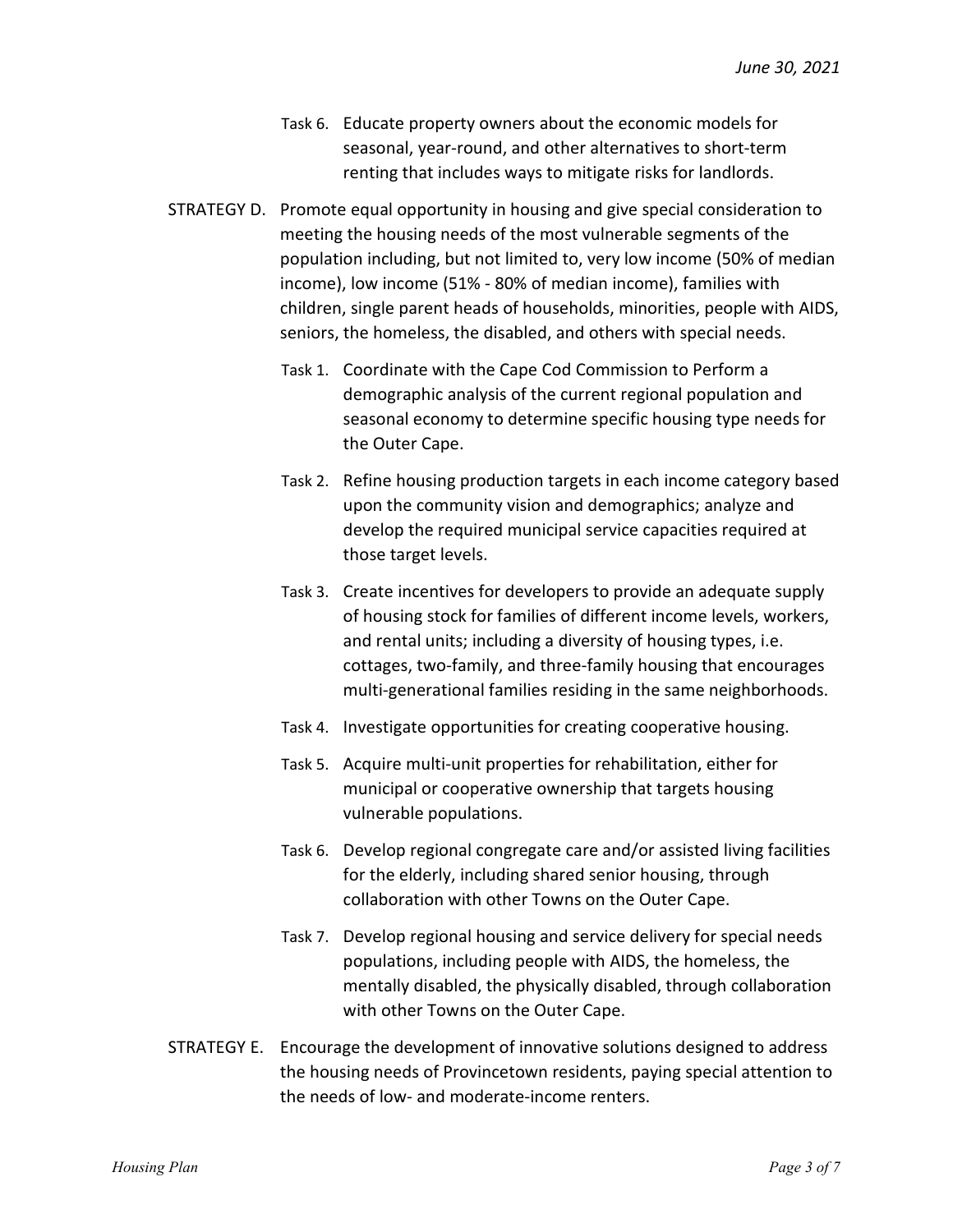- Task 1. Explore options to use portions of the harbor for house boats or other residential units on water, floats, or docks.
- Task 2. Reconstruct or replicate the numerous historic piers and wharfs that existed in Provincetown harbor in the 1890s to add housing.
- Task 3. Petition the state legislature to allow the creation of tiny home communities.
- Task 4. Create incentives for property owners to maintain year-round dwelling units and discourages them from converting units into short-term rentals.
- Task 5. Acquire multi-unit properties for rehabilitation for municipal or non-profit ownership as permanent year-round or rental housing or seasonal worker housing.
- Task 6. Allow artist studio live/workspaces that do not count against a property's density and/or allow ADUs accessory to a commercial unit without counting against a property's density.
- Task 7. Create incentives for property owners to convert upper floors of commercial buildings into apartments (spaces that are commonly underutilized as storage space).
- STRATEGY F. Coordinate the development of affordable housing with the protection of the environment.
	- Task 1. Explore opportunities for using Transfer of Development Rights (TDR) or similar mechanism to allow owners of underdeveloped lots to transfer unit density rights to another property owner.
- STRATEGY G. Find additional land for affordable and workforce housing.
	- Task 1. Explore opportunities to acquire land in Truro for affordable and workforce housing.
	- Task 2. Coordinate long-term strategies for using/swapping land with the National Seashore.
	- Task 3. Develop and implement strategies for the Town to acquire underutilized properties to develop into affordable housing.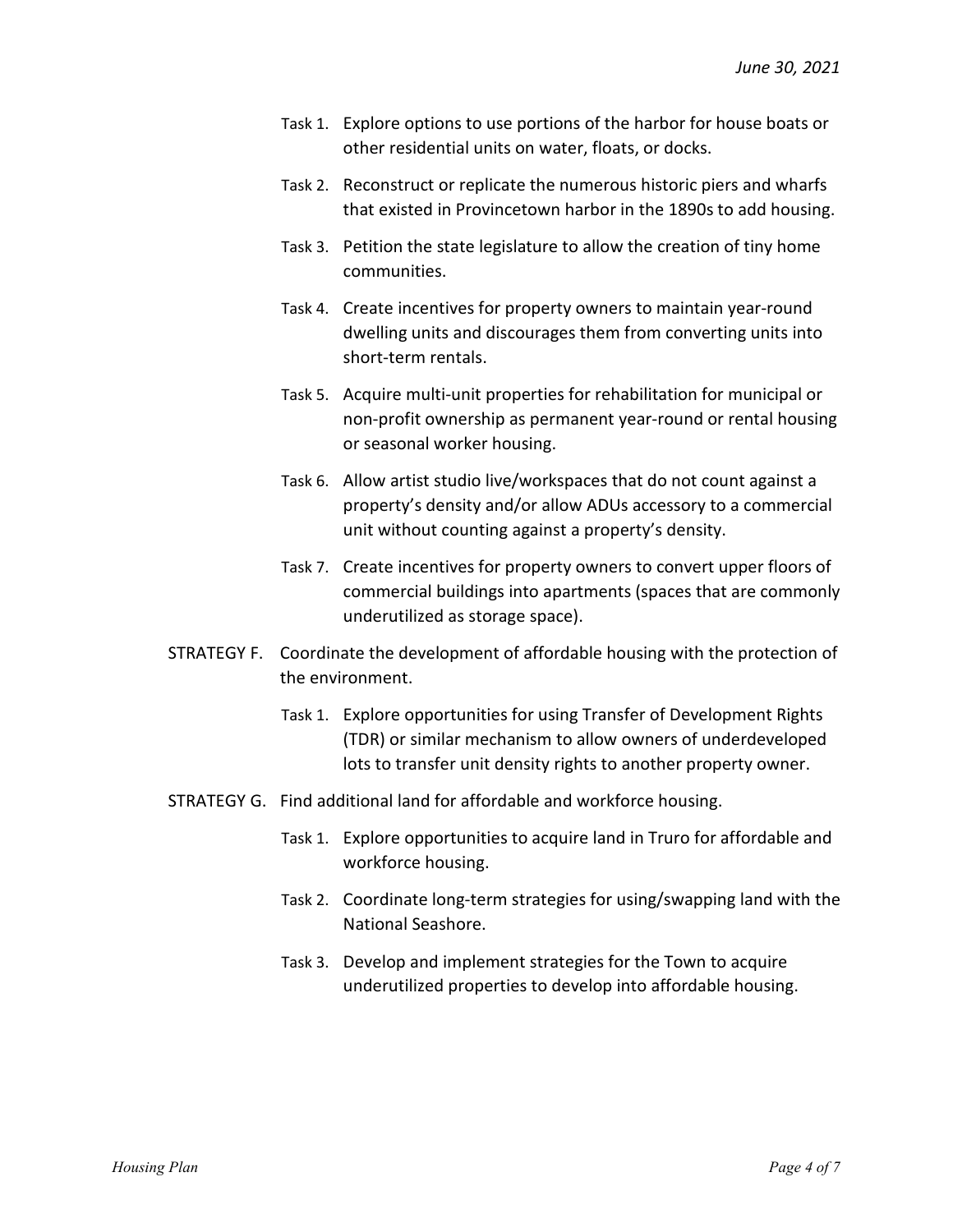# OBJECTIVE 2: Historic Homes

Protect and preserve the historic architecture of homes, cottages, and residential buildings located in Provincetown.

- STRATEGY A. Understand the existing historic homes in Provincetown and provide support for and encourage historic protection and preservation.
	- Task 1. Complete a full inventory of historic homes; use this data to inform planning and identify updates to bylaws, regulations, and policies to support historic preservation.
	- Task 2. Create a Municipal Historic Preservation Plan for Provincetown that offers a comprehensive review of existing preservation conditions and a proactive, collaborative approach to protecting the community's historic resources.
	- Task 3. Develop historic architectural guidelines for homeowners to inform and educate property owners when they seek to renovate or modernize a historic building on the best practices for protecting the exterior architectural features.
- STRATEGY B. Find additional funding sources for historic home preservation.
	- Task 1. Create a partnership with a nonprofit organization that specializes in offering interest free loans, subsidies, and other financial support for preserving historic structures.
	- Task 2. Identify and distribute information on federal and state historic preservation funding sources and/or tax incentives for preserving historic structures.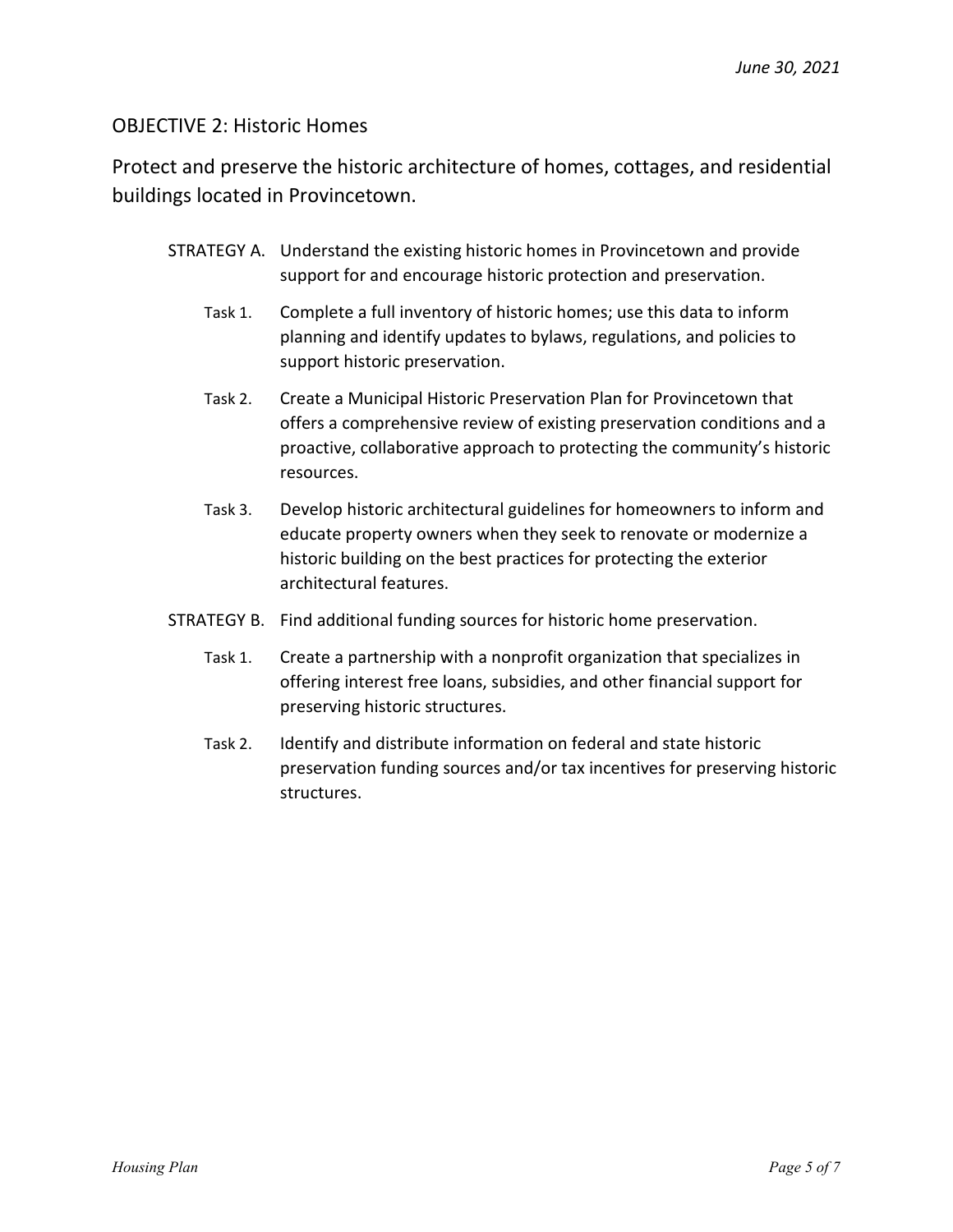### Objective 3: Housing Diversity

### Encourage a diversity of housing types to serve the needs of Provincetown

- STRATEGY A. Expand sewer capacity and streamline easy access to the sewer for existing, new, and infill housing development.
- STRATEGY B. Understand the existing housing makeup in Provincetown and ensure bylaws, regulations, and policies are aligned with housing diversity needs.
	- Task 1. Complete a full build out analysis of Provincetown; use this data to inform updates to bylaws, regulations, and policies to that support appropriate densities and a diversity of unit types.
	- Task 2. Research other communities with pressure from increasing short term rental units for examples of bylaws and regulations that can limit short term rentals to one owner or other applicable policies.
	- Task 3. Develop and regularly update a Housing Playbook, as part of the ongoing effort to adapt housing goals to changes in the market to incrementally achieve advances as opportunities arise.
	- Task 4. Develop a Master Plan identifying parcels for housing development and increased density.
	- Task 5. Perform a comprehensive review of the zoning bylaws to improve housing diversity by eliminating inapplicable sections and rewriting or adding sections to streamline the by-right housing types that the community identifies as important.
	- Task 6. Create incentives for property owners to retain or create guest accommodations support the demand for hotel rooms during the summer season.
	- Task 7. Explore encouraging the creation of Real Estate Investment Trusts (REIT) to help support rental units.
- STRATEGY C. Engage realtors and other experienced housing professionals to discuss ways to create a mix of housing types, including affordable, community housing, year-round, and seasonal workforce housing.
	- Task 1. Encourage development of adequate dormitory units to house the seasonal workforce that is required by the community.
- STRATEGY D. Review Provincetown's low-income rental tax credit program and make recommendations to add or broaden the program to apply to affordable rental needs and simplify the application process to incentivize use.